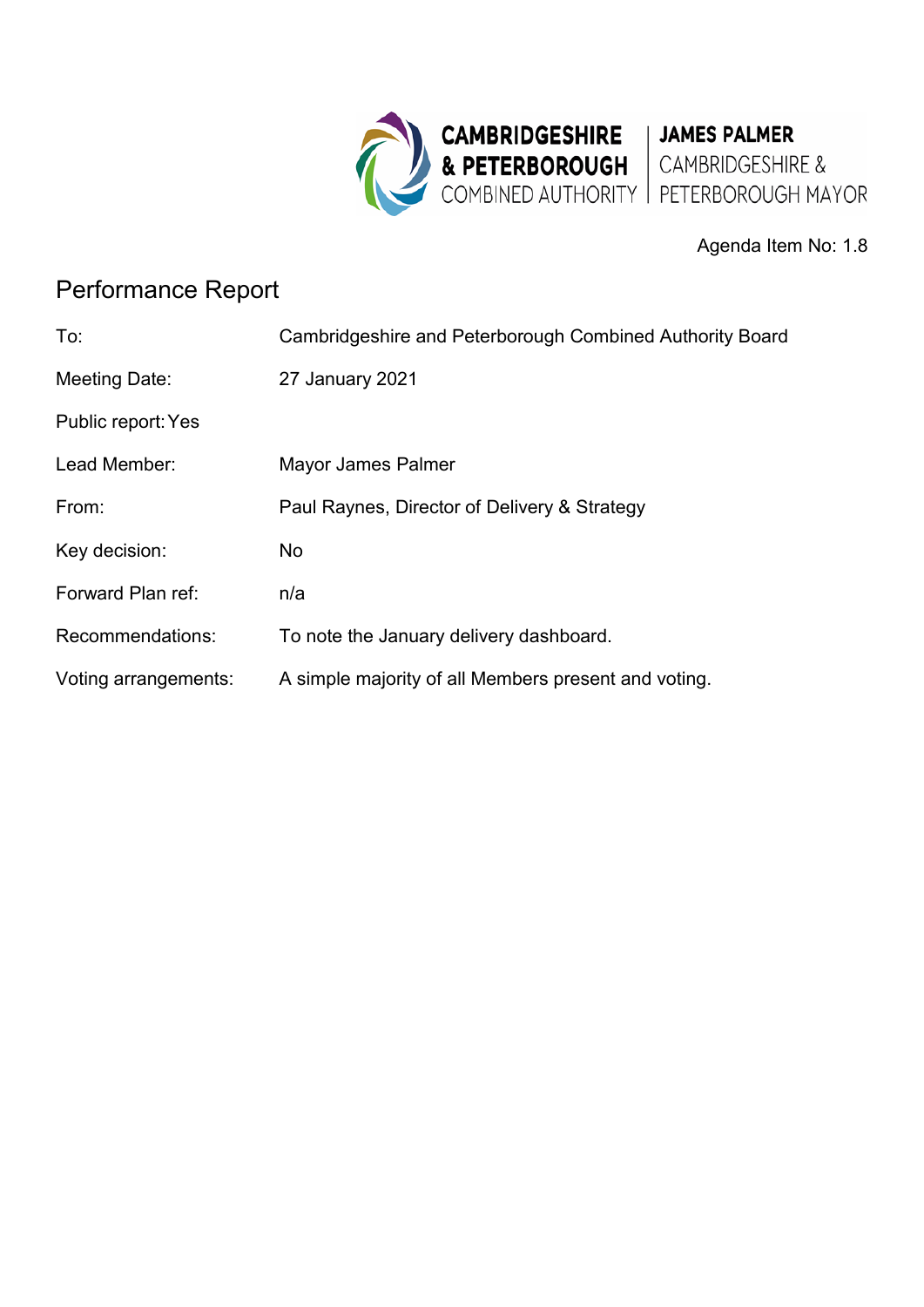### 1. Purpose

1.1 This provides the latest performance report for January 2021.

### 2. Background

- 2.1 Appendix 1 includes the January 2021 Delivery Dashboard. This looks at the performance of the Combined Authority's projects, and updates on metrics showing progress against the Devolution Deal:
	- Prosperity (measured by Gross Value Added or GVA);
	- Housing;
	- Jobs.
- 2.2 The project RAG ratings continue to be updated monthly as part of our standard management processes, and the January Delivery Dashboard includes ratings for the Combined Authority's Key Projects based on outturn data from the end of December 2020.
- 2.3 Across the entire portfolio, Members will note there has been a net downward movement in RAG ratings of one project, compared to the previous November 2020 reporting month.

#### 3. Financial Implications

- 3.1 There are no direct financial implications.
- 4. Legal Implications
- 4.1 The Report accords with CPCA's Constitution (November 2020) Chapter 4 para 2 and powers under Park 4 Article 11 of the Cambridgeshire and Peterborough Combined Authority Order 2017 (SI 2017/251)
- 4.2 The meeting shall be conducted in accordance with Parts 2 and 3 of the Local Authorities and Police and Crime Panels (Coronavirus) (Flexibility of Local Authority and Police and Crime Panel Meetings) (England and Wales) Regulations 2020.
- 5. Other Significant Implications
- 5.1 None.
- 6. Appendices
- 6.1 Appendix 1 January Performance Dashboard
- 7. Background Papers
- 7.1 None.